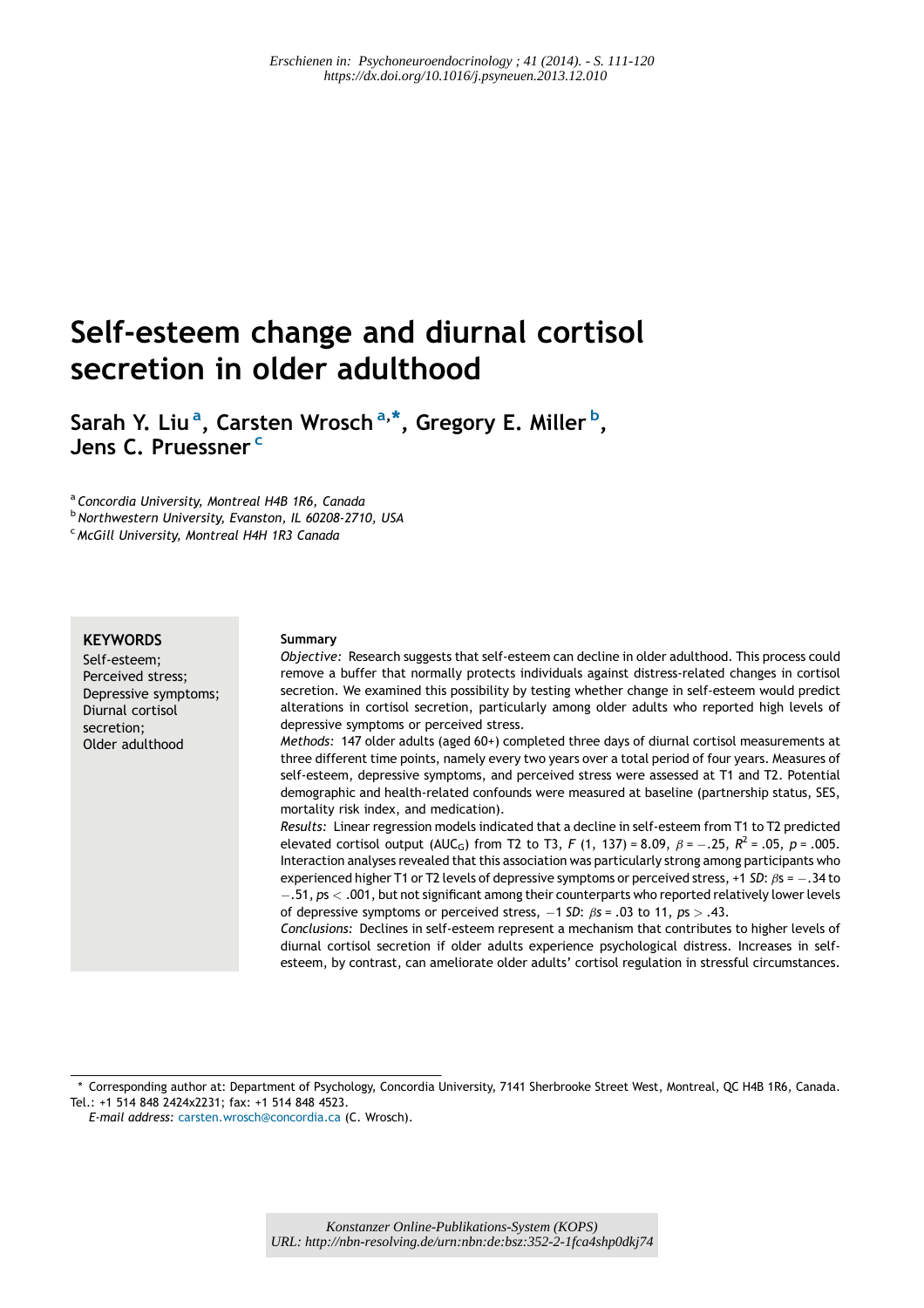## 1. Introduction

Self-esteem is a psychological variable reflecting a person's general feelings of self-worth across different areas of life (Rosenberg, 1986). Research has identified self-esteem as an adaptive personality dimension that can be associated with subjective well-being, effective biological regulation, and physical health (Pruessner et al., 1999; Orth et al., 2012). Such effects of self-esteem may occur because it ameliorates the psychological consequences of difficult life circumstances (Greenberg et al., 1992) and has adaptive downstream implications for stress-related biological processes (Pruessner et al., 1999). Here we examine whether longitudinal changes in self-esteem can also be associated with stress-related alterations in the regulation of cortisol produced by the hypothalamic-pituitary-adrenocortical (HPA) axis.

## 1.1. Self-esteem and cortisol in the context of distress

Psychological theories suggest that sustained perceptions of stress and associated depressive symptoms can elicit changes in the functioning of individuals' hormonal system (Folkman and Lazarus, 1986; Cohen et al., 2007). A large number of studies have supported this assumption by showing that stress and negative emotions activate the HPA axis to release cortisol into the circulation. This process has been documented in laboratory studies that examine the hormonal effects of induced stress, as well as in field studies that observe the biological consequences of naturally occurring problems and emotions (Kirschbaum et al., 1993, 1995; Dickerson and Kemeny, 2004; Miller et al., 2007).

The release of cortisol is thought to be an important process because it can mediate a variety of behavioral and physiological responses to stressful life circumstances. On the one hand, cortisol is likely to facilitate effective behaviors in the context of pressing demands (Taylor et al., 2000). On the other hand, cortisol can have damaging effects on health-relevant biological processes when it is overproduced or dysregulated. Particularly, prolonged activation of the HPA axis may interfere with the regulation of other physiological systems, such as immune function, and has been associated with markers of systemic inflammation, physical health problems, and mortality (Sephton et al., 2000; Wrosch et al., 2009; Rueggeberg et al., 2012). However, blunted forms of cortisol dysregulation, may also predict health-related problems, perhaps as a consequence of a depletion of the system (Heim et al., 2000; Fries et al., 2005).

Despite its general occurrence, there is much variability in the effect of stressful experiences on cortisol secretion (Kudielka et al., 2009), which may in part be due to psychological characteristics that are involved in the adjustment to stress (Wrosch et al., 2007; O'Donnell et al., 2008). One factor that could facilitate adjustment to stressful situations relates to individual differences in self-esteem. Research suggests that self-esteem can promote effective coping (Baumeister et al., 2003) and is associated with less threatening appraisals of problematic situations (Orth et al., 2009; Ford and Collins, 2010). Such benefits of self-esteem, in turn,

could prevent stress-related disturbances of the HPA axis. In support of this assumption, Pruessner and colleagues (1999) demonstrated that participants with low self-esteem secreted higher levels of cortisol in response to a stressor than their high self-esteem counterparts. Other research showed conceptually comparable findings by documenting that self-esteem modulates neuroendocrine responses to age-related challenges, experiences of shame, and threats to the social self (Seeman et al., 1995; Gruenewald et al., 2004; Ford and Collins, 2010).

## 1.2. Self-esteem change in older adulthood

The documented effects of self-esteem on levels of cortisol secretion may become particularly important in older adulthood, when many individuals encounter increasing agerelated stressors (e.g., onset of physical disease or social network declines; Lang and Carstensen, 1994; Heckhausen et al., 2010) and secrete enhanced levels of cortisol (Sapolsky et al., 1986; Sapolsky, 1992; Lupien et al., 2005). In addition, age-comparative research suggests that levels of self-esteem can change in older adulthood. For example, there is evidence for an increasing variability in self-esteem at progressively older ages (Trzesniewski et al., 2003). Moreover, research has documented age-related declines in older adults' self-esteem, which could derive from a loss of social roles or an increase in physical health problems(Robins et al., 2002; Shaw et al., 2010; Orth et al., 2010). Other research, however, indicates that levels of self-esteem can remain fairly stable in old age or gradually increase throughout adulthood (Gove et al., 1989; Collins and Smyer, 2005; Wagner et al., 2013), which suggests that effective personality functioning could also be preserved into old age (Haase et al., 2013).

Although this mixed pattern of findings implies that there is inconsistency regarding the direction of change in older adults' self-esteem, it makes it likely that selfesteem could change for different older adults in different directions. Further, such inter-individual differences in the direction of change in self-esteem could play a role in determining older adults' diurnal cortisol secretion. In particular, if older adults perceive high levels of stress or depressive symptoms, longitudinal declines in self-esteem could put them at an enhanced risk of exhibiting an increase in cortisol secretion. The maintenance or increase of selfesteem, by contrast, could buffer cortisol increases in stressful circumstances.

#### 1.3. The present study

We analyzed associations between self-esteem, psychological distress, and diurnal cortisol in three waves of data, collected over four years, from a heterogeneous sample of community-dwelling older adults. We expected that declines, as compared to increases, in self-esteem over the first two years of study would predict concurrent and subsequent increases in participants' diurnal cortisol volume. In addition, we hypothesized that such effects would become paramount if older adults perceive high, as compared to low, levels of stress or depressive symptomatology.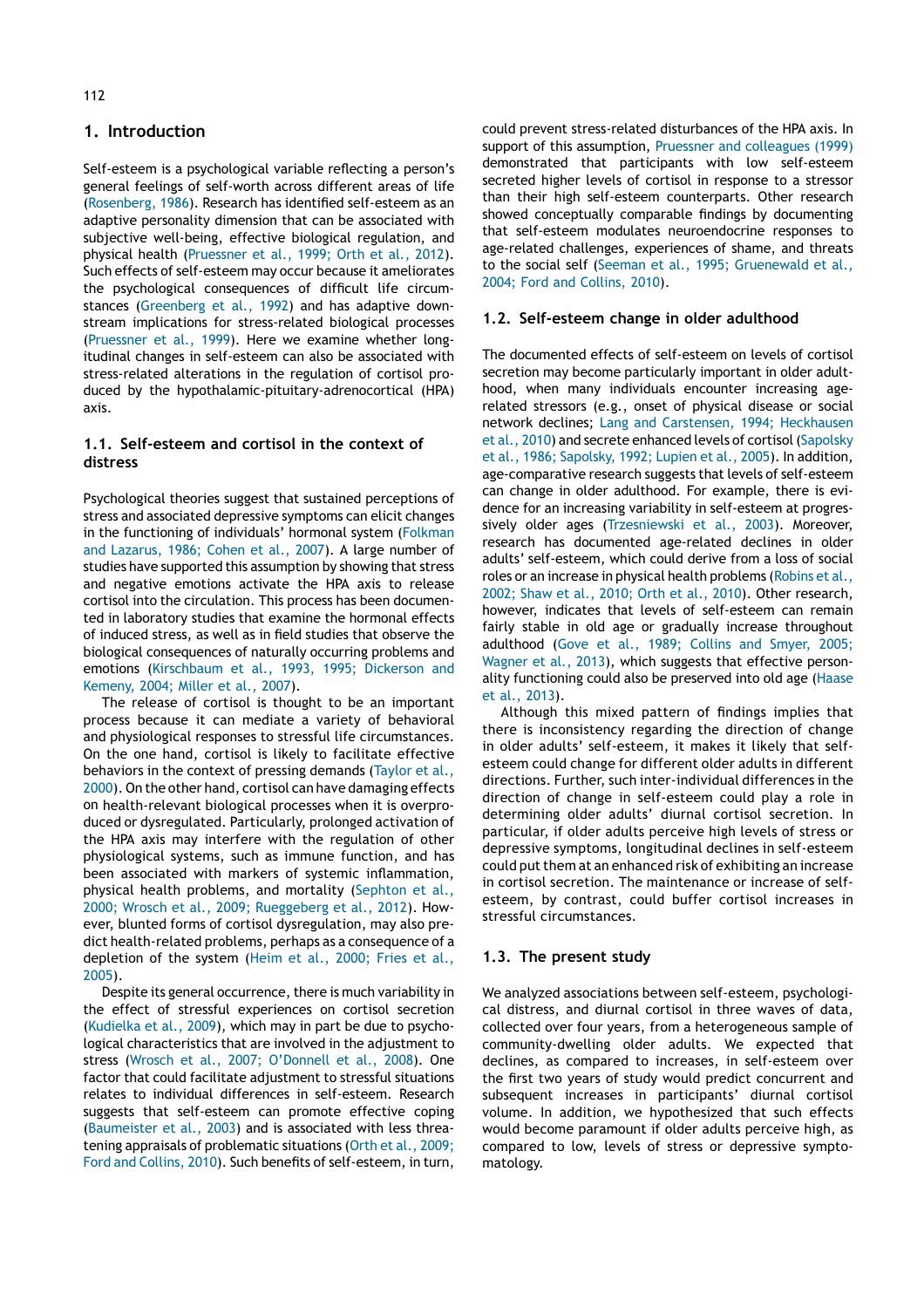## 2. Methods

#### 2.1. Participants

Data were collected as part of a larger longitudinal project with community-dwelling older adults known as the ''Montreal Aging and Health Study" (MAHS).<sup>1</sup> Participants were recruited through newspaper advertisements from the greater Montreal area. The population of interest was older adults, thus the only eligibility criteria was a minimum age of 60 years.

The baseline assessment of the MAHS included 215 participants (T1) and subsequent waves of the study were conducted every two years. This study reports data from the first three waves of the MAHS, which included 181 and 164 participants in the two-year (T2) and four-year (T3) follow-ups, respectively. Study attrition from T1 to T3 was attributable to death  $(n = 13)$ , refusal in study participation  $(n = 8)$ , lost contact  $(n = 13)$ , or withdrawal due to personal reasons ( $n = 17$ ). Of the 164 participants at T3, 17 participants were further excluded because they either did not provide data on cortisol ( $n = 13$ ) or self-esteem ( $n = 4$ ).<sup>2</sup> Thus, the final analytic sample consisted of 147 participants. Study attrition was not significantly associated with baseline measures of the study variables, except for participants' age. Older participants were more likely than younger participants to discontinue the study over the three waves ( $t$ [129.14] = 2.49,  $p = .01$ ) (for distribution of study variables, see Table 1). The Concordia University Research Ethics Board approved all procedures.

#### 2.2. Procedure

Participants were scheduled for study visits during each wave of assessment. If they were unable to visit the laboratory, they were assessed in their homes. After obtaining informed consent, participants were asked to respond to a larger questionnaire that included all reported study measures. At each visit, they were further instructed to collect saliva samples over the course of three non-consecutive typical days. After completion of study measures at each visit, all materials were collected and participants were compensated with \$50.

## 2.3. Materials

The main study variables included measures of participants' diurnal cortisol volume, self-esteem, perceived stress, and depressive symptoms. To minimize the possibility of confounding associations with the main study constructs, the

| Constructs                                                 | $M(SD)$ or<br>percentage <sup>a</sup> | Range          |  |  |  |  |
|------------------------------------------------------------|---------------------------------------|----------------|--|--|--|--|
| Diurnal cortisol volume (AUC <sub>G</sub> ) (log nmol/l h) |                                       |                |  |  |  |  |
| T <sub>1</sub>                                             | 12.18 (2.49)                          | $6.16 - 18.70$ |  |  |  |  |
| T <sub>2</sub>                                             | 12.77 (2.38)                          | $5.72 - 24.25$ |  |  |  |  |
| T <sub>3</sub>                                             | 12.93 (2.57)                          | $5.97 - 19.96$ |  |  |  |  |
| Self-esteem (T1)                                           | 22.61(4.13)                           | $12 - 30$      |  |  |  |  |
| Self-esteem (T2)                                           | 22.31 (4.40)                          | $9 - 30$       |  |  |  |  |
| Depressive symptoms (T1)                                   | 5.74(4.32)                            | $0 - 18$       |  |  |  |  |
| Depressive symptoms (T2)                                   | 6.62(5.44)                            | $0 - 23$       |  |  |  |  |
| Perceived stress (T1)                                      | 2.44(0.65)                            | $1 - 4.90$     |  |  |  |  |
| Perceived stress (T2)                                      | 2.44(0.66)                            | $1 - 4.30$     |  |  |  |  |
| Mortality risk index (T1)                                  | 5.66(2.35)                            | $2 - 13$       |  |  |  |  |
| Age $(y)$                                                  | 71.44 (5.22)                          | $64 - 90$      |  |  |  |  |
| Male $(\%)$                                                | 49.70                                 |                |  |  |  |  |
| Diabetes (%)                                               | 15.00                                 |                |  |  |  |  |
| Cancer (%)                                                 | 2.70                                  |                |  |  |  |  |
| Lung or other                                              | 11.60                                 |                |  |  |  |  |
| respiratory disease (%)                                    |                                       |                |  |  |  |  |
| Heart condition (%)                                        | 18.40                                 |                |  |  |  |  |
| $BM < 25$ (%)                                              | 40.70                                 |                |  |  |  |  |
| Current smoker (%)                                         | 11.00                                 |                |  |  |  |  |
| Difficulty bathing (%)                                     | 2.00                                  |                |  |  |  |  |
| Difficulty walking around<br>the home $(\%)$               | 2.00                                  |                |  |  |  |  |
| Difficulty managing<br>finances $(\%)$                     | 2.70                                  |                |  |  |  |  |
| Difficulty doing heavy<br>housework (%)                    | 18.40                                 |                |  |  |  |  |
| Married/living with<br>partner (T1) (%)                    | 53.70                                 |                |  |  |  |  |
| Socioeconomic status (T1)                                  | $-.01$ (.82)                          | $-1.83 - 2.12$ |  |  |  |  |
| Education <sup>b</sup>                                     | 2.09(1.08)                            | $0 - 4$        |  |  |  |  |
| Yearly family income c                                     | 1.54(1.28)                            | $0 - 5$        |  |  |  |  |
| Perceived social status                                    | 6.20(1.76)                            | $0 - 10$       |  |  |  |  |
| Cortisol-related medication<br>$(T1)$ (%)                  | 82.30                                 |                |  |  |  |  |

Notes: M, mean; SD, standard deviation; AUC, area under the curve.

<sup>a</sup> M and SD are presented for continuous variables.<br><sup>b</sup> Education was indexed as 0 = no education, 1 = high school,  $2$  = trade or collegiate,  $3$  = bachelors, and  $4$  = masters or doctorate.

 $\epsilon$  Yearly family income was indexed as 0 = less than \$17,000. 1 = up to  $$34,000$ , 2 = up to  $$51,000$ , 3 = up to  $$68,000$ , 4 = up to \$85,000, and 5 = more than \$85,000.

analysis included sociodemographic and health-related covariates (i.e., partnership status, socioeconomic status [SES], mortality index, and cortisol-related medication usage).

Diurnal cortisol volume (AUC<sub>G</sub>) was measured at all three waves. Participants were asked to collect saliva samples (using cotton swabs in sterile plastic containers called salivettes, Sarstedt, Quebec City, Canada) across three non-consecutive typical days, at specific times of the day (awakening, 30-min, 2 PM, 4 PM, and bedtime). They collected the first sample when they woke up, and were

<sup>1</sup> Note that the MAHS is an ongoing longitudinal study and data on cortisol secretion have been reported in other manuscripts (e.g., Wrosch et al., 2007; Jobin et al., 2013). However, none of the previously published studies examined the effects of self-esteem on participants' cortisol secretion.

 $2$  Missing data for other variables were replaced with the respective sample mean prior to conducting the analyses and were related to BMI (2 missing), smoking (2 missing), and T2 depressive symptoms (1 missing).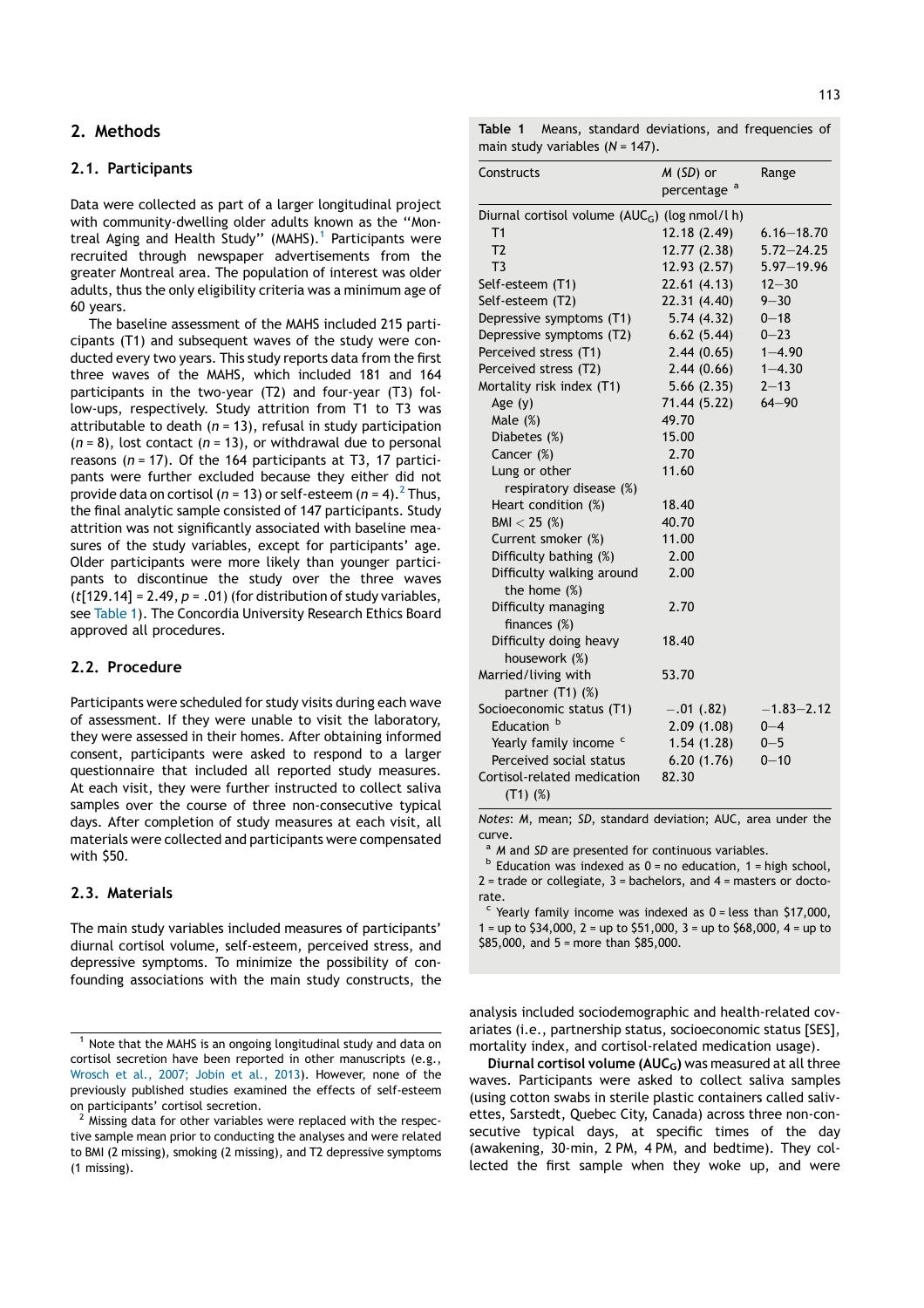provided with a timer to collect the 30-min measure. The research assistant subsequently reminded the participants by phone to collect the afternoon samples at 2 and 4 PM. The participants collected the last sample of the day themselves, at bedtime. Time of day was recorded for all samples. To prevent contamination with food or blood, participants were asked to refrain from eating or brushing their teeth before saliva collection. They were instructed to insert a salivette into their mouths for a period of 30 s, to collect saliva. The salivettes were stored in participants' home refrigerators until they were returned to the laboratory. Upon collection of

the salivettes, samples were frozen until completion of the wave and analyzed at the University of Trier, Germany. The analysis involved the use of a time-resolved fluorescence immunoassay with a cortisol—biotin conjugate as a tracer. Cortisol analysis from this laboratory typically shows intraassay coefficients of variation that are less than 10%. All raw cortisol values were log transformed to stabilize

variance. Levels of daily cortisol secretion exhibited a typical diurnal pattern. Cortisol values were high at awakening (Ms  $[SDs] = 1.06 - 1.13$   $[.19 - .22]$ , peaked 30 min after awakening  $(Ms [SDs] = 1.17 - 1.22 [0.22 - 0.24])$ , and continuously declined for the remainder of the day (2 PM: Ms  $[SDs] = .77-.84$   $[.17-.18]$ ; 4 PM: Ms  $[SDs] = .72-.76$   $[.17-$ .18]), with lowest cortisol output at bedtime (Ms  $[SDs] = .57-.60$   $[.17-.19]$ . Total diurnal cortisol volume was calculated by computing the area-under-the-curve with respect to ground (AUC<sub>G</sub>; Pruessner et al., 2003). We analyzed AUCG because it represents a reliable measure of individuals' overall cortisol output across a day (for associations with cortisol slope and awakening response, see Section 4.1). AUC<sub>G</sub> was calculated separately for each of the three assessment days across waves, based on hours after awakening. Because of potential contamination with blood or food, cortisol values that were more than three SDs above the sample mean for a certain time of day were excluded. Subsequently, we calculated  $AUC_G$  only if participants had at least four of five possible cortisol values for a given day (1300 out of 1323 potential days; 98.26%). On days where a single cortisol value was missing, cortisol values were replaced by the respective sample mean before  $AUC_G$  calculation (for the 1300 days, 1.83% of cortisol values were replaced). The 30-min samples were excluded from the calculation of  $AUC_G$  because the awakening response has been shown to be relatively independent from other aspects of the diurnal cortisol rhythm (Pruessner et al., 2003; Chida and Steptoe, 2009). Change scores for  $AUC_G$  from T1 to T2 (and from T2 to T3) were obtained in separate regression analyses by predicting T2 levels of  $AUC_G$  from T1  $AUC_G$  (and T3 levels of  $AUC_G$  from T2  $AUC_G$ ), and saving the standardized residuals for further analysis.

Self-esteem was measured at T1 and T2 by administering the Rosenberg self-esteem scale (Rosenberg, 1986), which is a 10-item self-report questionnaire using 4-point Likert-type scales (strongly disagree =  $0$  to strongly agree = 3). Sample items include statements such as ''I feel that I have a number of good qualities'' or ''All in all, I am inclined to feel that I am a failure.'' Indicators of participants' self-esteem were obtained at T1 and T2 by computing a sum score of the 10 items, after reverse coding of negatively formulated items  $(\alpha s = .79$  and .82). Individual differences in change of selfesteem from T1 to T2 were obtained in a regression analyses,

predicting T2 self-esteem scores from T1 self-esteem scores, and saving the standardized residuals for further analysis.

Depressive symptoms were measured at T1 and T2. Participants responded to a 10-item version of the Center for Epidemiologic Studies Depression Scale (CES-D; Andresen et al., 1994). They were asked to rate how frequently they experienced 10 depressive symptoms during the past week, using 4-point Likert-type scales (rarely or none of the  $time = 0$  to most or all of the time = 3). Items included, "I could not get going'' and ''I was bothered by things that usually don't bother me.'' Scale scores for depressive symptoms were obtained at T1 and T2 by computing the sum of the 10 items ( $\alpha$ s = .72 and .82).

Perceived stress was measured at T1 and T2. Participants were asked to respond to the 10-item version of the Perceived Stress Scale (Cohen et al., 1983). They rated how frequently they experienced 10 different situations over the past month by using 5-point Likert-type scales (never = 1 to very often = 5). Items included, ''How often have you felt that things were going your way?'' and ''How often have you felt nervous and stressed?'' Positively formulated items were reversed coded and indicators of perceived stress at T1 and T2 were obtained by averaging the ratings of the 10 items  $(\alpha s = .87$  and  $.87)$ .

Covariates were measured at baseline (see Table 1). A previously validated risk index for predicting older adults' mortality was computed by counting participants' weighted risk factors: age, being male, presence of diabetes, cancer, lung or other respiratory disease, heart condition, body mass index < 25, smoking and functional aspects of aging such as, bathing, walking around the home, managing finances, and heavy housework (for further details, see Lee et al., 2006). SES was indexed by averaging the standardized scores of participants' reported annual family income, highest level of education, and perceived social status (rs = .40—.56,  $ps < .001$ ). Self-reported partnership status was measured by categorizing participants into two groups: (1) single/ separated/widowed or (2) married/lives with partner. The use of medication that could affect cortisol secretion was assessed by counting the number of different medications participants reported taking. Subsequently, a variable was computed indicating whether or not participants took medications that could influence HPA axis activity (e.g., antidepressants, beta-blockers, or anti-inflammatory drugs).

#### 2.4. Data analyses

Preliminary analyses were conducted to describe the sample (by calculating means), explore associations between the main constructs (by calculating correlations), and examine mean level differences over time (by calculating ANOVAs). The hypotheses were subsequently tested using standardized predictor variables in hierarchical linear regression models that controlled for relevant sociodemographic and healthrelated covariates. The effects of self-esteem change, depressive symptoms, and perceived stress on changes in diurnal cortisol volume were tested by conducting two separate regression analyses, using change scores of  $AUC_G$ : (1) from T1 to T2, and (2) from T2 to T3 as dependent variables. In the first step of the analyses, the main effects of selfesteem change (T1 to T2), levels of depressive symptoms and perceived stress (T1 and T2), and the covariates (partnership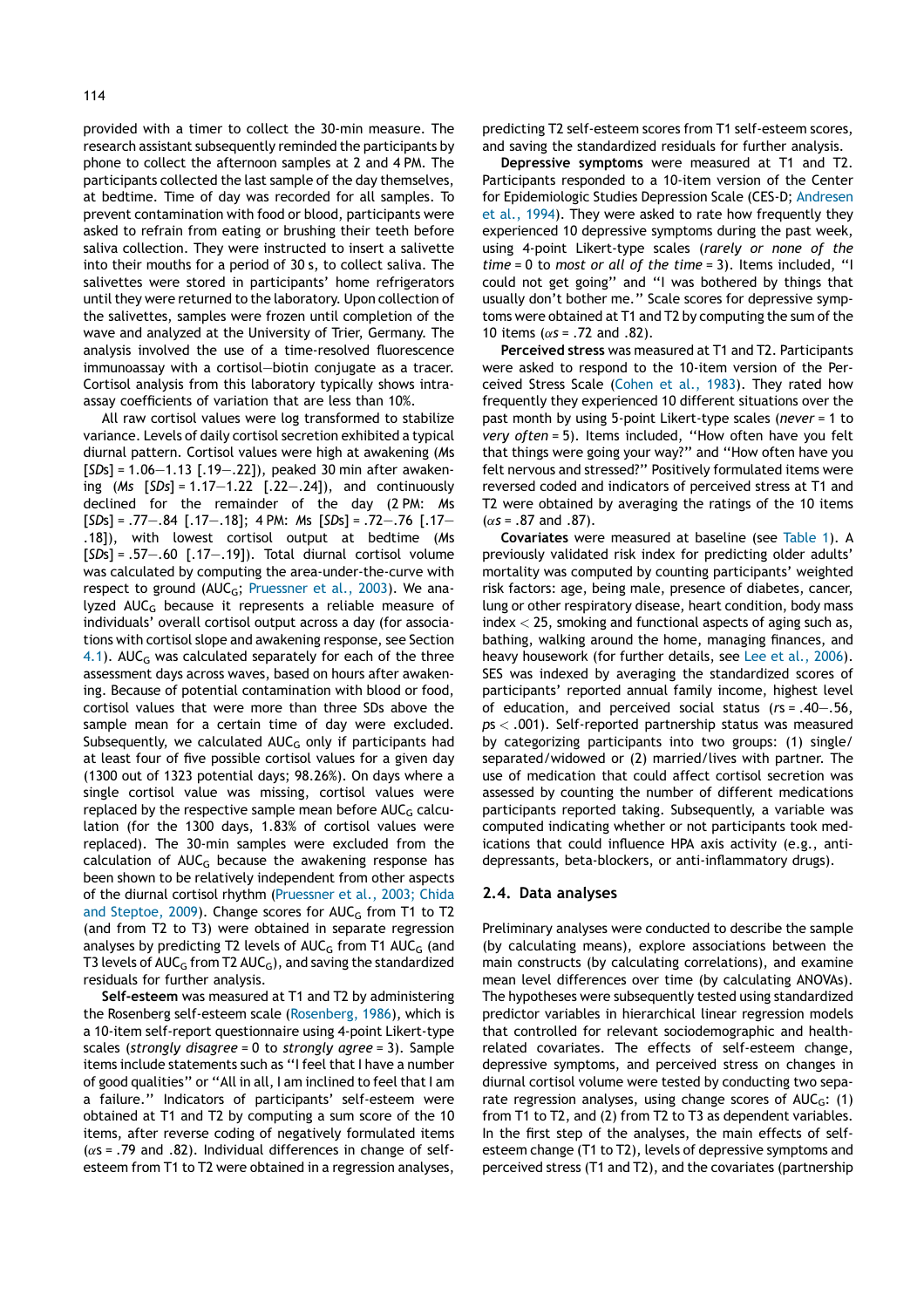status, SES, mortality index, and cortisol-related medication) were tested for significance. The second step of the analyses examined separately whether the interaction terms of self-esteem change with levels of (1) T1 depressive symptoms, (2) T2 depressive symptoms, (3) T1 perceived stress and (4) T2 perceived stress would predict additional variance in the dependent variables. Because our interaction analyses involved testing multiple effects of four different indicators of psychological distress, we applied a Bonferroni correction to the significance levels of the interactions ( $p < .0125$ ). Significant interaction effects were followed up with simple slope analyses, examining the associations between selfesteem change and the outcome variables one standard deviation above and below the sample mean of depressive symptoms and perceived stress.

## 3. Results

#### 3.1. Preliminary analyses

The sample characteristics are presented in Table 1. At baseline, participants were on average 71 years old, approximately half of the sample was married or living with a partner, and half of the sample were women. The participants had on average, a collegial or trade education, and \$34,000—\$51,000 yearly incomes, indicating that the sample was of moderate SES. The majority of the sample used medication that could influence HPA axis activity. Between 3% and 18% of participants reported that they either had diabetes, cancer, respiratory disease, or a heart condition. Furthermore, approximately 40% of the participants had a body mass index (BMI) of less than 25. A minority of the sample was smoking and between 2% and 18% of the sample had different functional limitations. Taken together, the mortality index rate for the sample had an average rating of 6.10, which compared to Lee and colleagues' (2006) validation sample, would correspond to a 9% mortality risk over four years. The sociodemographic and health characteristics of the sample were within the normative range of known distributions among older adults residing at home (National Advisory Council on Aging [NACA], 2006).

Table 2 Zero-order correlations between main study variables (N = 147).

The zero-order correlations between the main study variables are presented in Table 2. The significant associations showed positive correlations across waves for cortisol volume, self-esteem, depressive symptoms, and perceived stress, indicating some stability in these variables over time. Moreover, T1—T2 increases in cortisol were associated with higher T2 and T3 levels of cortisol volume, and T2—T3 increases in cortisol were associated with higher T3 levels of cortisol volume and lower T2 levels and T1—T2 reductions of self-esteem. In addition, T1—T2 increases in self-esteem were associated with lower T1 and T3 levels of cortisol as well as higher T2 levels of selfesteem and lower T2 levels of depressive symptoms and perceived stress. Finally, T1 and T2 levels of depressive symptoms and perceived stress were positively associated with each other, as well as with lower levels of self-esteem at T1 and T2.

ANOVAs showed that cortisol volume significantly increased from T1 to T3,  $F(1, 146) = 9.13$ ,  $p = .003$  (see Table 1). Mean levels of depressive symptoms also increased from T1 to T2,  $F(1, 146) = 5.20$ ,  $p = .024$ , while levels of self-esteem and perceived stress did not significantly change in the entire sample from T1 to T2,  $Fs < 1.04$ ,  $ps > .31$ .

#### 3.2. Main analyses

The results of the first regression analysis are reported in Table 3, predicting concurrent changes in diurnal cortisol volume (T1 to T2). In the first step of the analysis, the main effects of self-esteem change (T1 to T2), levels of depressive symptoms and perceived stress (T1 and T2), or any of the incorporated covariates were not significantly associated with changes in  $AUC_G$  from T1 to T2,  $Fs < 1.03$ ,  $ps > .31$ . In addition, the second step of the analysis showed that the four interaction terms between self-esteem change with depressive symptoms and perceived stress (at T1 and T2) did not predict significant changes in  $AUC_G$  from T1 to T2,  $Fs < 1.46$ ,  $ps > .23$ .

The results of the second analysis, predicting subsequent changes in diurnal cortisol volume from T2 to T3, are also

|                                                                    |                      |                 | 3                 | 4           | 5                         | 6         |                             | 8                                | 9   | 10                  | 11 |
|--------------------------------------------------------------------|----------------------|-----------------|-------------------|-------------|---------------------------|-----------|-----------------------------|----------------------------------|-----|---------------------|----|
| 1. Diurnal cortisol volume $AUC_G$ (T1)                            |                      |                 |                   |             |                           |           |                             |                                  |     |                     |    |
| 2. Diurnal cortisol volume $AUC_G$ (T2)                            | $.37$ <sup>"</sup>   |                 |                   |             |                           |           |                             |                                  |     |                     |    |
| 3. Diurnal cortisol volume $AUC_G$ (T3)                            | $.30^{\prime\prime}$ | $.43$ $\ddot{}$ |                   |             |                           |           |                             |                                  |     |                     |    |
| 4. $\Delta$ Diurnal cortisol volume AUC <sub>G</sub> (T1 to T2)    | .00                  | $.93***$        | .34 <sup>th</sup> |             |                           |           |                             |                                  |     |                     |    |
| 5. $\triangle$ Diurnal cortisol volume AUC <sub>G</sub> (T2 to T3) | .15                  | .00.            | .90 <sup>°</sup>  | $-.06$      |                           |           |                             |                                  |     |                     |    |
| 6. Self-esteem (T1)                                                | $-.01$               | .08             | .02               |             | $.09 - .01$               |           |                             |                                  |     |                     |    |
| 7. Self-esteem (T2)                                                | $-.13$               | .00.            | $-.15$            |             | $.06 - .17$               | .66       |                             |                                  |     |                     |    |
| 8. $\Delta$ Self-esteem (T1 to T2)                                 | $-.16"$              | $-.06$          | $-.22$ **         |             | $.00 - .21$ <sup>**</sup> | .00.      | .75                         |                                  |     |                     |    |
| 9. Depressive symptoms (T1)                                        | $-.07$               | $-.09$          | $-.02$            |             | $-.07-.02$                | $-.57$ ** | $-.46$ <sup>"</sup> $-.11$  |                                  |     |                     |    |
| 10. Depressive symptoms (T2)                                       | $-.01$               | .00.            | .02               | $.00 \cdot$ | .03                       | $-.35$    |                             | $-.46"$ $-.31"$ $.56"$           |     |                     |    |
| 11. Perceived stress (T1)                                          | $-.03$               | $-.03$          | $-.07$            |             | $-.02-.06$                |           | $-.49$ $-.39$ $\phantom{0}$ | $-.08$                           | .71 | .54                 |    |
| 12. Perceived stress (T2)                                          | .06                  | .07             | $-.02$            |             | $.05 - .05$               |           |                             | $-.38$ $-.45$ $-.26$ $.51$ $.51$ |     | $.69$ $*$ $.63$ $*$ |    |

$$
\int\limits_{0}^{x}p<.05.
$$
  
 $p<.01.$ 

$$
p<.01.
$$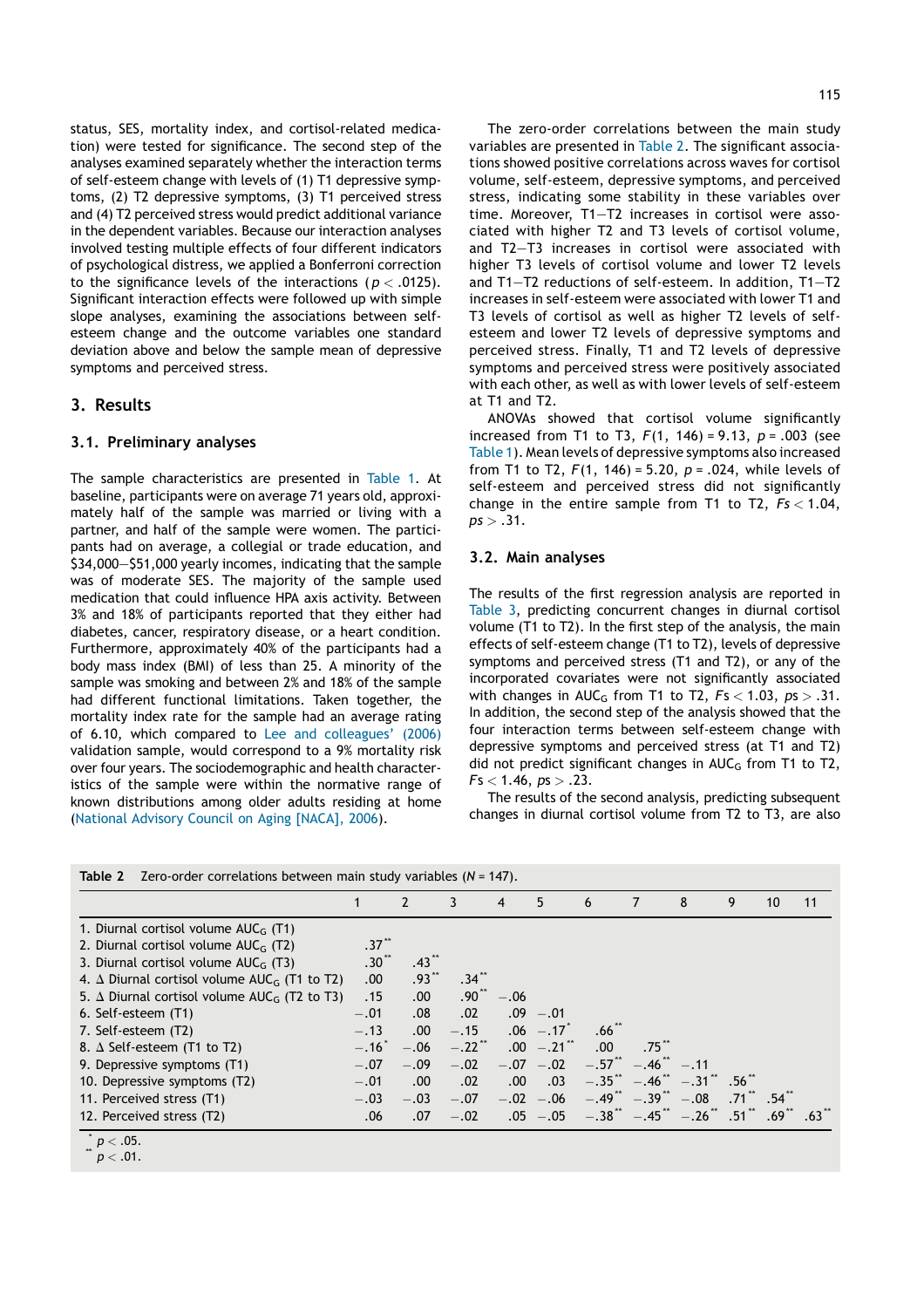| Predictors                               | AUC <sub>G</sub> (T1 to T2) | $\Delta$ Diurnal cortisol volume | $\Delta$ Diurnal cortisol volume<br>AUC <sub>G</sub> (T <sub>2</sub> to T <sub>3</sub> ) |                      |  |
|------------------------------------------|-----------------------------|----------------------------------|------------------------------------------------------------------------------------------|----------------------|--|
|                                          | $R^2$                       | $\beta$                          | $R^2$                                                                                    | β                    |  |
| Main effects                             |                             |                                  |                                                                                          |                      |  |
| Married/living with partner (T1)         | .00                         | .06                              | .00.                                                                                     | .06                  |  |
| Socioeconomic status (T1)                | .01                         | .09                              | .00.                                                                                     | .06                  |  |
| Cortisol related medication (T1)         | .00.                        | $-.03$                           | .01                                                                                      | $-.11$               |  |
| Mortality index (T1)                     | .00.                        | $-.01$                           | .02                                                                                      | .17                  |  |
| Depressive symptoms (CES-D) (T1)         | .00.                        | $-.07$                           | .01                                                                                      | .13                  |  |
| Depressive symptoms (CES-D) (T2)         | .00.                        | .00.                             | .00                                                                                      | .03                  |  |
| Perceived stress (PS) (T1)               | .00.                        | $-.04$                           | .00.                                                                                     | $-.07$               |  |
| Perceived stress (PS) (T2)               | .01                         | .13                              | .01                                                                                      | $-.14$               |  |
| $\Delta$ Self-esteem (T1 to T2)          | .00.                        | .00.                             | .05 <sup>°</sup>                                                                         | $-.25$ **            |  |
| <b>Interactions</b>                      |                             |                                  |                                                                                          |                      |  |
| $\Delta$ Self-esteem $\times$ CES-D (T1) | .00.                        | $-.02$                           | $.04\degree$                                                                             | $-.22$ <sup>-1</sup> |  |
| $\Delta$ Self-esteem $\times$ CES-D (T2) | .01                         | .09                              | .06 <sup>2</sup>                                                                         | $-.28$               |  |
| $\Delta$ Self-esteem $\times$ PS (T1)    | .01                         | .11                              | $.07^{\degree}$                                                                          | $-.28"$              |  |
| $\Delta$ Self-esteem $\times$ PS (T2)    | .01                         | .09                              | $.07^{\degree}$                                                                          | $-.29$ <sup>"</sup>  |  |

Table 3 Hierarchical regression analyses predicting changes in diurnal cortisol from T1 to T2, and from T2 to T3, by changes in self-esteem from T1 to T2 and T1 and T2 levels of perceived stress and depressive symptoms (N = 147).

Notes:  $R^2$  values represent the unique proportion of variance explained in each step of the analyses.  $\beta$  represents standardized regression coefficients in each step of analyses. Dfs for main effects = 1, 137; dfs for interactions = 1, 136.

reported in Table 3. The first step of the analysis showed that the covariates and the main effects of depressive symptoms and perceived stress were not significantly associated with change in  $AUC_G$  from T2 to T3,  $Fs < 3.75$ ,  $ps > .05$ . However, change in self-esteem from T1 to T2 significantly predicted change in AUC<sub>G</sub> from T2 to T3,  $F = 8.09$ ,  $p = .005$ . The negative sign of the regression coefficient demonstrates that to the extent participants experienced a steeper decline in their self-esteem over the first two years of study, they exhibited larger increases in diurnal cortisol volume over the subsequent two years (see Table 3).

The second step of the analysis showed significant interaction effects in predicting change in  $AUC_G$  from T2 to T3 between self-esteem change (T1 to T2) with (1) T1 levels of depressive symptoms,  $F = 6.68$ ,  $p = .011$ , (2) T2 levels of depressive symptoms,  $F = 10.01$ ,  $p = .002$ , (3) T1 levels of perceived stress,  $F = 11.32$ ,  $p = .001$ , and (4) T2 levels of perceived stress,  $F = 10.83$ ,  $p = .001$ .<sup>3</sup>

To investigate the significant interaction effects, we calculated the simple slopes for the associations between declines in self-esteem from T1 to T2 and subsequent increases in  $AUC_G$  (T2 to T3), separately for participants who scored one standard deviation above and below the sample means of depressive symptomatology or perceived stress at T1 or T2. The obtained results are documented in Table 4 and showed that self-esteem declines over the first two years of study were significantly associated with subsequent increases in  $AUC_G$  among participants who reported high T1 or T2 levels of depressive symptoms, or high T1 or T2 levels of perceived stress. By contrast, declines in selfesteem were statistically unrelated to subsequent increases in  $AUC_G$  among participants who reported low T1 or T2 levels of depressive symptoms, or low T1 or T2 levels of perceived stress.

Because of the similarity of the observed interaction effects, we repeated the second regression analysis, using a psychological distress composite of averaged depressive symptoms and perceived stress across the first two waves as a predictor variable (instead of the four separate measures of distress). We conducted this supplemental analysis to estimate the most reliable association between self-esteem change and subsequent cortisol increase among participants who reported high, average, or low levels of psychological distress. In the first step of this analysis, only high levels of the mortality index,  $F(1, 140) = 4.25$ ,  $R^2 = .03$ ,  $\beta = .18$ ,  $p = .041$ , and declines in self-esteem from T1 to T2,  $F(1, 1)$ 140) = 7.92,  $R^2$  = .05,  $\beta$  = -.24,  $p$  = .006, were significantly associated with subsequent increases in  $AUC_G$ . Moreover, similar to the previous analysis, the second step of the analysis showed that self-esteem change significantly interacted with the psychological distress composite to predict change in AUC<sub>G</sub> from T2 to T3,  $F(1, 139) = 15.37$ ,  $R^2 = .09$ ,  $\beta$  =  $-.34$ ,  $p < .001$ . Fig. 1 illustrates the obtained associations between self-esteem change (T1 to T2) and subsequent increase in  $\mathsf{AUC}_\mathsf{G}$  for participants with low ( $-1$  SD), average

 $p < .05$ .<br>  $p < .01$ .

 $3$  We obtained the same pattern of significant findings if we did not use change scores in our analyses, but instead operationalized change by using levels of predictor and outcome variables and controlling the analyses for previous levels of these constructs. This pattern also remained stable if we included T3 measures of selfesteem, depressive symptom, and perceived stress (and T1 levels of cortisol for predicting cortisol change from T2 to T3) as additional covariates into the analyses. Finally, follow-up analyses showed that the main effects of baseline self-esteem, and interactions including baseline self-esteem with depressive symptoms or perceived stress, did not predict changes in cortisol volume from T1 to T2 or T2 to T3.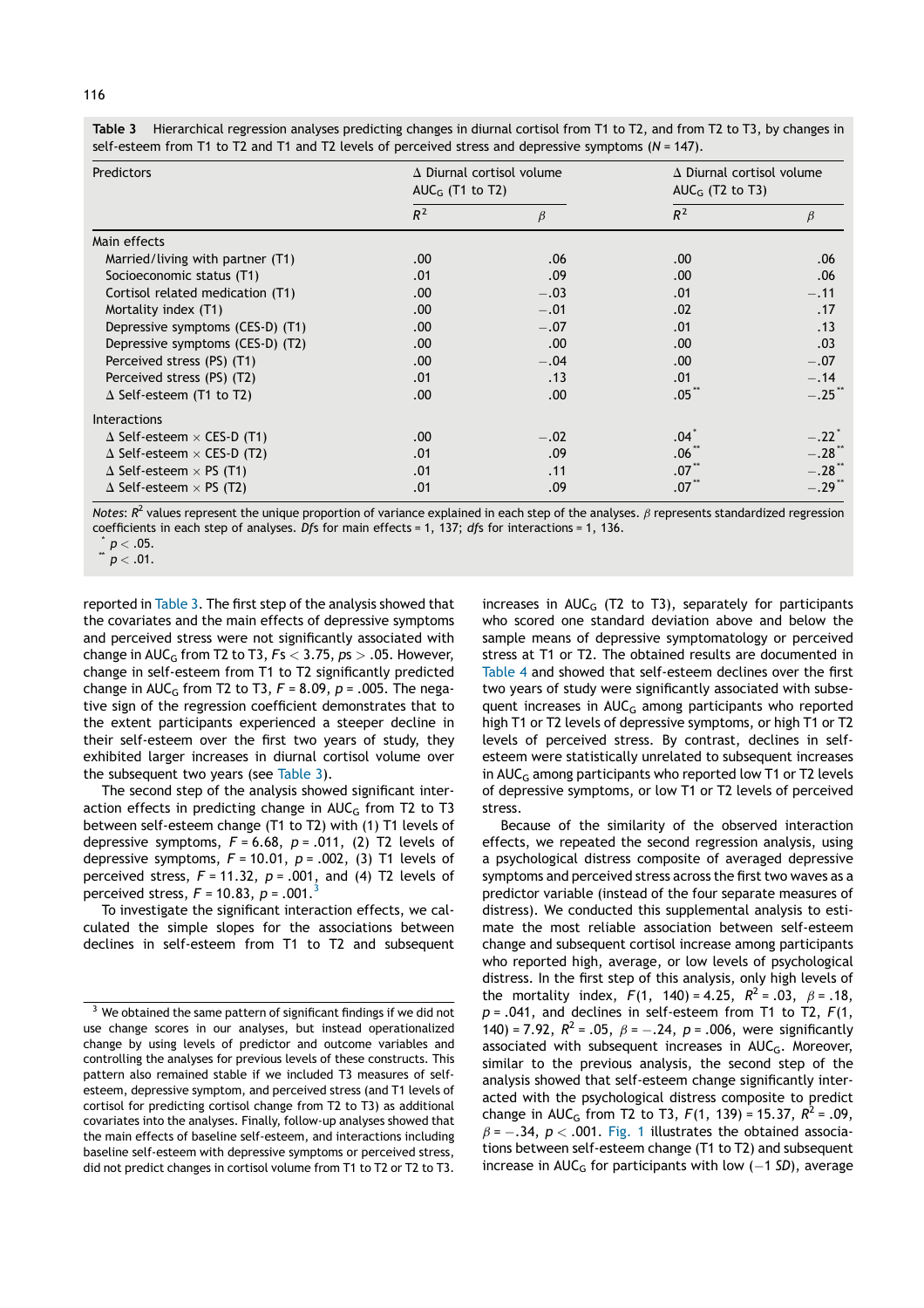$.34$ <sup>\*\*</sup>  $.10$   $-$ 

 $.49$ <sup>\*\*</sup>  $.03$  -

Table 4 Associations between self-esteem change (T1 to T2) and subsequent changes in diurnal cortisol volume AUC<sub>G</sub> (T2 to T3)

(M), and high (+1 SD) levels of the psychological distress composite. Simple slope analyses demonstrated that the association between self-esteem declines and subsequently enhanced cortisol volume significantly increased to the extent that participants experienced higher levels of the psychological distress composite  $(+1 SD: \beta = -.41,$  $p < .001; M: \beta = -.10, p = .25; -1 SD: \beta = .21, p = .14).$ 

 $\triangle$  Self-esteem (T1 to T2)  $-.49$ 

#### 4. Discussion

 $p < .01$ .

The results from this study suggest that changes in selfesteem are associated with older adults' diurnal cortisol secretion. Although our study showed a net stability of self-esteem levels over the first two years of study, there was considerable variability in self-esteem over time and individual differences in self-esteem change were a significant predictor of alterations in participants' cortisol output. Specifically, older adults who experienced a decline in selfesteem over the first two years of study exhibited steeper increases in diurnal cortisol volume over the subsequent two years, as compared to participants who reported increases in self-esteem. Moreover, this association was enhanced among older adults who perceived high levels of depressive symptoms or perceived stress at baseline or two-year follow-up, but absent among their counterparts with comparably lower levels of perceived stress or depressive symptoms. This pattern of results was significant after controlling for potential confounds, such as SES, partnership status, mortality risk factors, or cortisol-related medication.

 $.51$   $.11$   $-$ 

These findings suggest that increases in self-esteem can protect older adults from exhibiting distress-related increases in diurnal cortisol secretion. By contrast, older adults who experience a decline in their self-esteem may be more likely to exhibit elevated cortisol output in such circumstances. We think that such a process may occur because self-esteem can facilitate adaptive coping with stress (Baumeister et al., 2003). In the context of age-related stressors, an increase in self-esteem could likely result in more positive appraisals of challenging life circumstances and through this process buffer stressful experiences and subsequent increases in cortisol secretion. Participants who encounter a decline in their self-esteem, however, may be more likely to appraise challenges as threats (Orth et al., 2009) and thus, exhibit increases in diurnal cortisol secretion.

Note that our results showed that changes in self-esteem were associated only with subsequent, but not concurrent, changes in diurnal cortisol secretion. Although we were surprised by the absence of a concurrent association, one potential explanation for this finding may relate to the substantial time gaps between study assessments (i.e., two years). Given that cortisol change may have occurred at any time during the two-year interval, it is possible that



Figure 1 Associations between self-esteem changes (T1 to T2) and subsequent changes in diurnal cortisol volume AUC<sub>G</sub> (T2 to T3), separately for participants who experienced low ( $-1$  SD), average (M), and high (+1 SD) levels of psychological distress (averaged T1 and T2 scores of depressive symptoms and perceived stress). Standardized coefficients ( $\beta$ ) are indicated for each group. \*\*p < .001.

 $-.35$ \*\* .11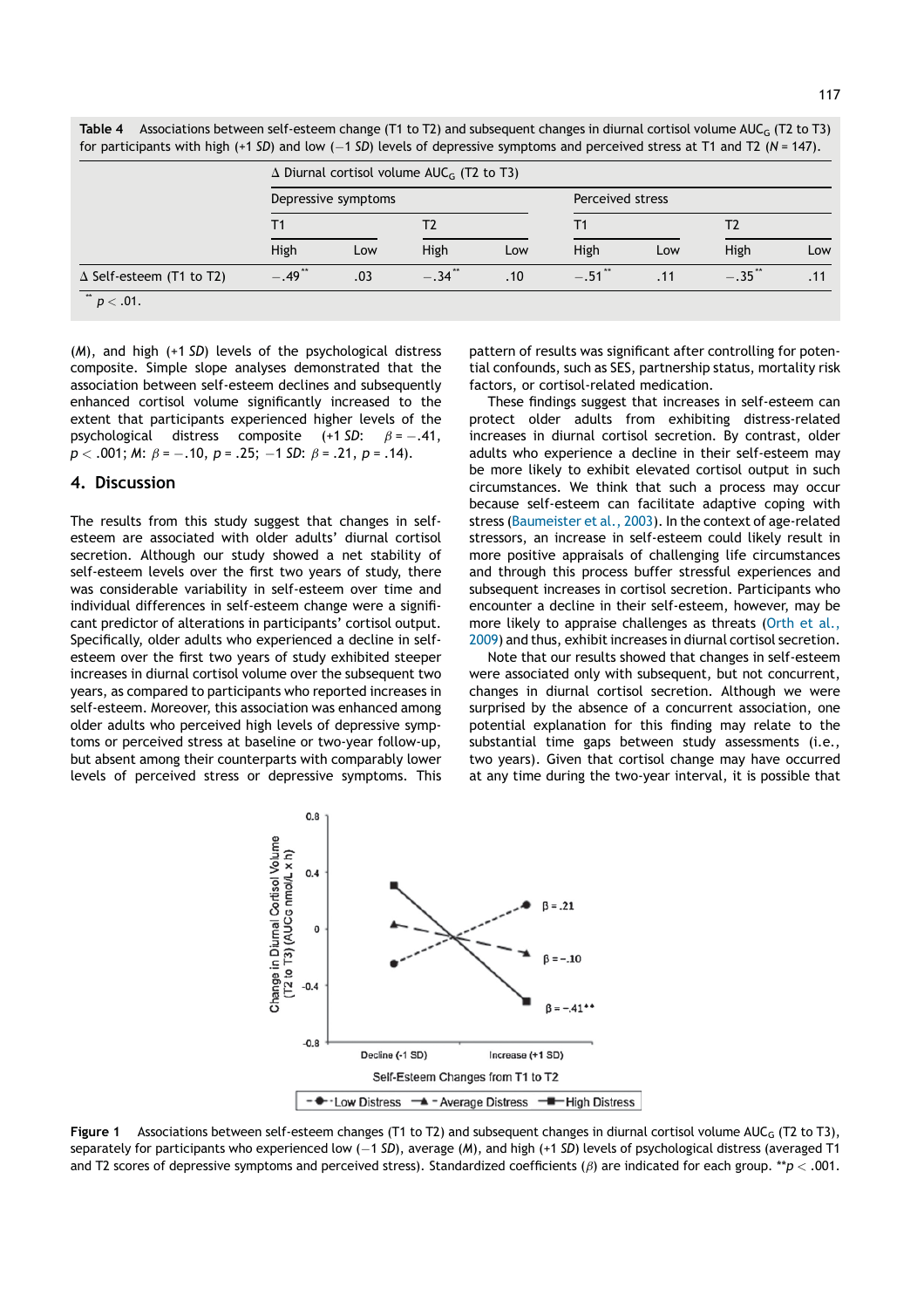increases in cortisol have preceded changes in self-esteem, were driven by factors other than self-esteem, and therefore not concurrently associated with self-esteem changes. However, the prediction of subsequent cortisol changes in our second analysis ensured that declines in self-esteem occurred before the observed increases in cortisol, demonstrating a directional association between self-esteem change and cortisol volume.

Our supplemental analyses further showed that baseline levels of self-esteem did not significantly contribute to increases in cortisol secretion (see Footnote 3). Consistent with other work, this result may imply that deviations from individuals' levels of self-esteem are more impactful in predicting stress-related biological consequences than levels of self-esteem alone (Ross et al., 2013). Although more research is needed to substantiate this conclusion, such patterns may occur if cortisol secretion habituates over time to individuals' typical perceptions about themselves or their lives (Jobin et al., 2013; Wüst et al., 2005; Miller et al., 2007). In such cases, deviations from accustomed levels of self-esteem could exert a more reliable effect on individuals' biological stress responses. Further, such a process may be observable particularly in older adulthood, when variability in self-esteem tends to increase (Trzesniewski et al., 2003).

The results from the present study have important implications for theory and research on stress-related disturbances of cortisol secretion. First, they extend previous research examining the protective functions of levels of self-esteem in the stress-related cortisol link (Pruessner et al., 1999). To this end, our results suggest that an increase of self-esteem over time can also be an adaptive and independent contributor to older adults' HPA axis functioning. Second, they shed light on some of the inconsistencies in the extant literature on the associations between distressing experiences and cortisol secretion. Similar to our findings, main effects of psychological distress on cortisol disturbances have not been reported consistently across studies (Kudielka et al., 2009). However, certain characteristics that enable individuals to cope with distressing experiences may obstruct such an association. Thus, a link between psychological distress and cortisol output may be observed particularly among individuals who have difficulty adjusting to critical life circumstances (Wrosch et al., 2007). Our findings are consistent with this conclusion by suggesting that to the extent participants experienced a greater decline in selfesteem, psychological distress became increasingly associated with subsequently enhanced levels of cortisol secretion (see Fig. 1).

However, we note that the flip side of the latter effect suggests that distress became increasingly associated with fewer increases in cortisol among participants who had experienced an increase in self-esteem (see Fig. 1). One potential explanation of this effect is that self-esteem increases could, under some circumstances, also enhance cortisol output. Such an association may occur if self-esteem activates maladaptive behaviors tendencies, a possibility that has been indicated in previous research (e.g., Narcissism, Neff, 2011). Alternatively, effects of distress on declines in cortisol output among participants who increased in self-esteem could be partially related to the possibility that these participants were exhausted because they had

experienced a period of high distress and low self-esteem at baseline (cf. Tops et al., 2008).

Finally, the study's findings contribute to the emerging literature on self-esteem change in older adulthood (Robins et al., 2002; Collins and Smyer, 2005; Shaw et al., 2010; Orth et al., 2010). While our study cannot provide a firm answer to the question of whether or not self-esteem declines in old age, it points to the conclusion that there is considerable variability in older adults' self-esteem over time. Moreover, it demonstrates that such variability in personality functioning represents meaningful psychological changes that relate to trajectories of a hormone that has wide-ranging regulatory influences in the body (Weiner, 1992; Lupien et al., 2009).

#### 4.1. Limitations and future research

There are limitations to the present study. First, our analyses were focused on predicting AUC<sub>G</sub> of cortisol because it represents a reliable indicator of overall cortisol volume across the day. However, other research has studied the slope of cortisol from awakening to bedtime (Sephton et al., 2000) or the cortisol awakening response (CAR; Vrshek-Schallhorn et al., 2013). Supplemental analyses of our data showed that increased self-esteem was also associated with subsequently (but not concurrently) more normative (i.e., declining) changes in cortisol slope,  $F(1, 137) = 6.45$ ,  $\beta = -.23$ ,  $p = .010$ . However, there were no main effects of self-esteem change on CAR, and depressive symptoms or perceived stress did not moderate the associations between self-esteem change and cortisol slope or CAR,  $Fs < 2.23$ ,  $ps > .14$ . While this pattern lends some further support to our conclusion that change in self-esteem is an important personality process in old age, it also suggests that cortisol slope and CAR may be less sensitive to differences in self-esteem and distress than AUC<sub>G</sub> of cortisol.<sup>4</sup>

Second, although we used a mortality index as a parsimonious covariate, this measure did not address the associations with the single variables of the index. Supplemental correlation analyses, linking the separate variables of the mortality index with T1—T2 and T2—T3 changes in cortisol, showed that none of the single variables were significantly associated with cortisol change, all  $|r|s < .17$ , all  $ps > 05$ , except for sex. In particular, men exhibited larger cortisol increases than women from T2 to T3,  $r = -.17$ ,  $p = .038$ . This result is consistent with some previous studies (Kirschbaum et al., 1992), and future research may identify the variables that could underlie sex-specific trajectories of cortisol secretion among older men and women.

Third, while the reported results suggest that changes in self-esteem preceded changes in cortisol output, our study is

<sup>4</sup> Not applying a Bonferroni correction, the supplemental analyses would have shown a significant interaction effect (i.e., T1—T2 selfesteem change  $\times$  T2 perceived stress) in predicting change in cortisol slope from T1 to T2,  $F(1, 136) = 4.84$ ,  $R^2 = .03$ ,  $p = .029$ . Although this interaction was not found for the three other indicators of distress, and thus may be attributable to chance, we note that its pattern indicated a concurrent association between self-esteem increase and increasingly flatter cortisol slopes among participants with high,  $\beta$  = .19,  $p$  = .048, but not low,  $\beta$  =  $-$ .13,  $p$  = .37, T2 levels of perceived stress.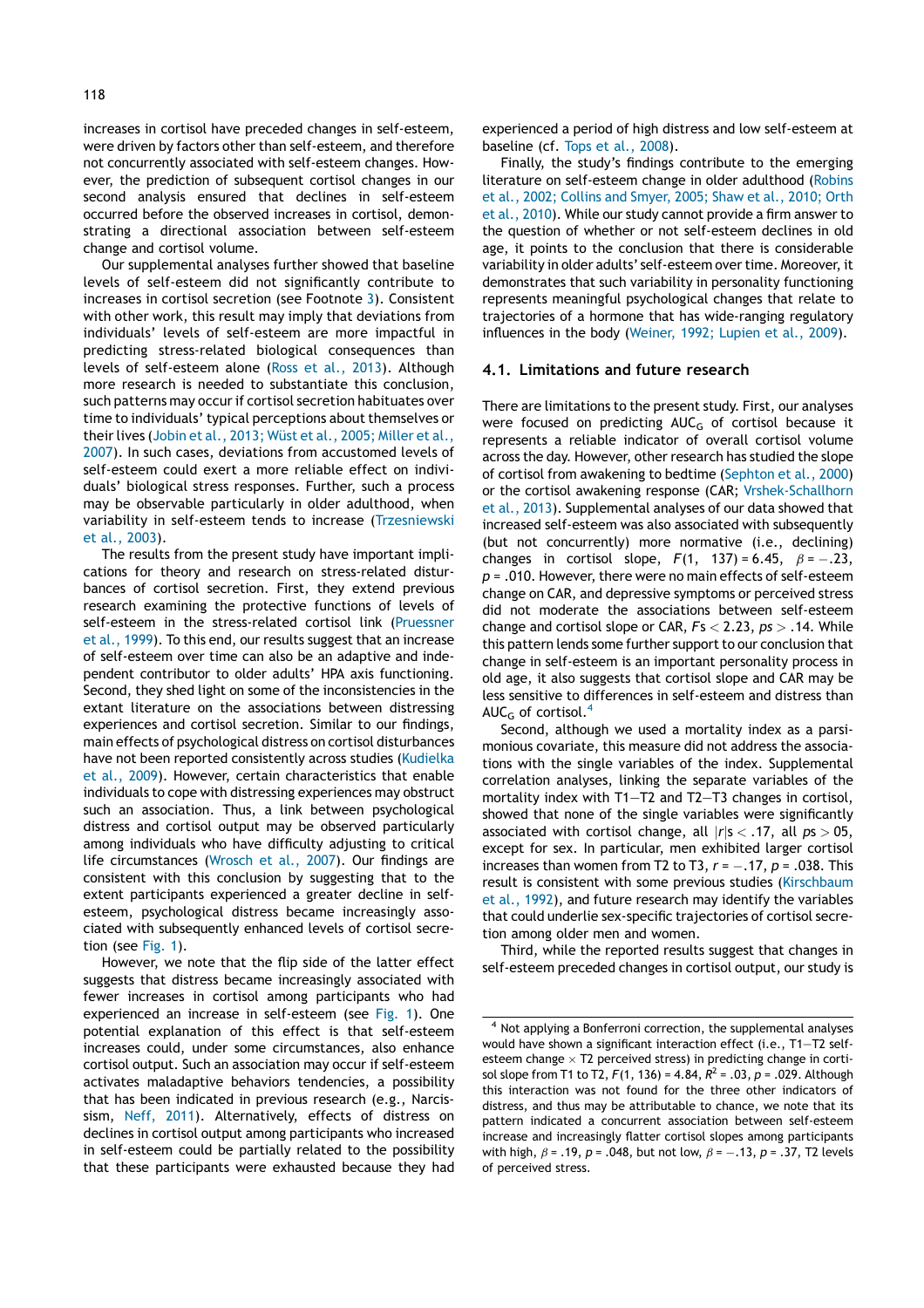based on a naturalistic design and therefore cannot draw causal inferences regarding the observed associations. In addition, our data stem from a relatively small longitudinal project, which limits the generalizability of the study's conclusions. Thus, future research should replicate the reported findings in larger and representative studies. Such studies should also examine changes in other personality constructs (e.g., coping tendencies, optimism, or broader traits) and biological processes (e.g., inflammatory cytokines) that could influence a number of age-related diseases. Given that cortisol secretion could influence immune function and physical health (Björntorp and Rosmond, 1999; Sapolsky et al., 2000; Lupien et al., 2009; Rueggeberg et al., 2012), research along these lines may reveal how adaptive changes in personality functioning can protect quality of life in older adulthood.

### 5. Conclusion

The results from this study identify declines in self-esteem as a mechanism that may contribute to elevated cortisol volume among older adults who experience psychological distress. Increases in self-esteem, by contrast, are likely to ameliorate older adults' cortisol regulation in stressful circumstances. These findings may be used in interventions that target self-esteem to improve older adults' quality of life.

## Conflict of interest

None of the authors have a conflict of interest to declare.

### Role of the funding source

This study was funded by grants from Canadian Institutes of Health Research awarded to Carsten Wrosch. It was further presented at the 71st Annual Scientific Meeting of the American Psychosomatic Society in the context of Sarah Y. Liu's reception of the Young Scholar Award.

#### References

- Aging NACA, 2006. Seniors in Canada: 2006 Report Card. National Advisory Council on Aging.
- Andresen, E.M., Malmgren, J.A., Carter, W.B., Patrick, D.L., 1994. Screening for depression in well older adults: evaluation of a short form of the CES-D. Am. J. Prev. Med. 10, 77—84.
- Baumeister, R.F., Campbell, J.D., Krueger, J.I., Vohs, K.D., 2003. Does high self-esteem cause better performance, interpersonal success, happiness, or healthier lifestyles? Psychol. Sci. Publ. Interest 4, 1—44.
- Björntorp, P., Rosmond, R., 1999. Hypothalamic origin of the metabolic syndrome X. Ann. N. Y. Acad. Sci. 892, 297—307.
- Chida, Y., Steptoe, A., 2009. Cortisol awakening response and psychosocial factors: a systematic review and meta-analysis. Biol. Psychol. 80, 265—278.
- Cohen, S., Kamarck, T., Mermelstein, R., 1983. A global measure of perceived stress. J. Health Soc. Behav. 24, 385—396.
- Cohen, S., Janicki-Deverts, D., Miller, G.E., 2007. Psychological stress and disease. J. Am. Med. Assoc. 298, 1685—1687.
- Collins, A.L., Smyer, M.A., 2005. The resilience of self-esteem in late adulthood. J. Aging Health 17, 471—489.
- Dickerson, S.S., Kemeny, M.E., 2004. Acute stressors and cortisol responses: a theoretical integration and synthesis of laboratory research. Psychol. Bull. 130, 355—391.
- Folkman, S., Lazarus, R.S., 1986. Stress processes and depressive symptomatology. J. Abnorm. Psychol. 95, 107.
- Ford, M.B., Collins, N.L., 2010. Self-esteem moderates neuroendocrine and psychological responses to interpersonal rejection. J. Pers. Soc. Psychol. 98, 405—419.
- Fries, E., Hesse, J., Hellhammer, J., Hellhammer, D.H., 2005. A new view on hypocortisolism. Psychoneuroendocrinology 30, 1010— 1016.
- Gove, W.R., Ortega, S.T., Style, C.B., 1989. The maturational and role perspectives on aging and self through the adult years: an empirical evaluation. Am. J. Sociol. 94, 1117—1145.
- Greenberg, J., Solomon, S., Pyszczynski, T., Rosenblatt, A., Burling, J., Lyon, D., Simon, L., Pinel, E., 1992. Why do people need selfesteem? Converging evidence that self-esteem serves an anxietybuffering function. J. Pers. Soc. Psychol. 63, 913—922.
- Gruenewald, T.L., Kemeny, M.E., Aziz, N., Fahey, J.L., 2004. Acute threat to the social self: shame, social self-esteem, and cortisol activity. Psychosom. Med. 66, 915—924.
- Haase, C.M., Heckhausen, J., Wrosch, C., 2013. Developmental regulation across the life span: toward a new synthesis. Dev. Psychol. 49, 964—972.
- Heim, C., Ehlert, U., Hellhammer, D.H., 2000. The potential role of hypocortisolism in the pathophysiology of stress-related bodily disorders. Psychoneuroendocrinology 25, 1—35.
- Heckhausen, J., Wrosch, C., Schulz, R., 2010. A motivational theory of life-span development. Psychol. Rev. 117, 32—60.
- Jobin, J., Wrosch, C., Scheier, M.F., 2013. Associations between dispositional optimism and diurnal cortisol in a community sample: when stress is perceived as higher than normal. Health Psychol., http://dx.doi.org/10.1037/a0032736.
- Kirschbaum, C., Pirke, K., Hellhammer, D.H., 1993. The ''trier social stress test'': a tool for investigating psychobiological stress responses in a laboratory setting. Neuropsychobiology 28, 76—81.
- Kirschbaum, C., Prüssner, J.C., Stone, A.A., Federenko, I., Gaab, J., Lintz, D., Schommer, N., Hellhammer, D.H., 1995. Persistent high cortisol responses to repeated psychological stress in a subpopulation of healthy men. Psychosom. Med. 57, 468—474.
- Kirschbaum, C., Wüst, S., Hellhammer, D., 1992. Consistent sex differences in cortisol responses to psychological stress. Psychosom. Med. 54, 648—657.
- Kudielka, B.M., Hellhammer, D.H., Wüst, S., 2009. Why do we respond so differently? Reviewing determinants of human salivary cortisol responses to challenge. Psychoneuroendocrinology 34,  $2 - 18.$
- Lang, F.R., Carstensen, L.L., 1994. Close emotional relationships in late life: further support for proactive aging in the social domain. Psychol. Aging 9, 315—324.
- Lee, S.J., Lindquist, K., Segal, M.R., Covinsky, K.E., 2006. Development and validation of a prognostic index for 4-year mortality in older adults. J. Am. Med. Assoc. 295, 801—808.
- Lupien, S.J., Fiocco, A., Wan, N., Maheu, F., Lord, C., Schramek, T., Tu, M.T., 2005. Stress hormones and human memory function across the lifespan. Psychoneuroendocrinology 30, 225—242.
- Lupien, S.J., McEwen, B.S., Gunnar, M.R., Heim, C., 2009. Effects of stress throughout the lifespan on the brain behaviour and cognition. Nat. Rev. Neurosci. 10, 434—445.
- Miller, G.E., Chen, E., Zhou, E.S., 2007. If it goes up, must it come down? Chronic stress and the hypothalamic-pituitary-adrenocortical axis in humans. Psychol. Bull. 133, 25—45.
- Neff, K.D., 2011. Self-compassion, self-esteem, and well-being. Soc. Personal. Psychol. Compass 5, 1—12.
- O'Donnell, K., Badrick, E., Kumari, M., Steptoe, A., 2008. Psychological coping styles and cortisol over the day in healthy older adults. Psychoneuroendocrinology 33, 601—611.